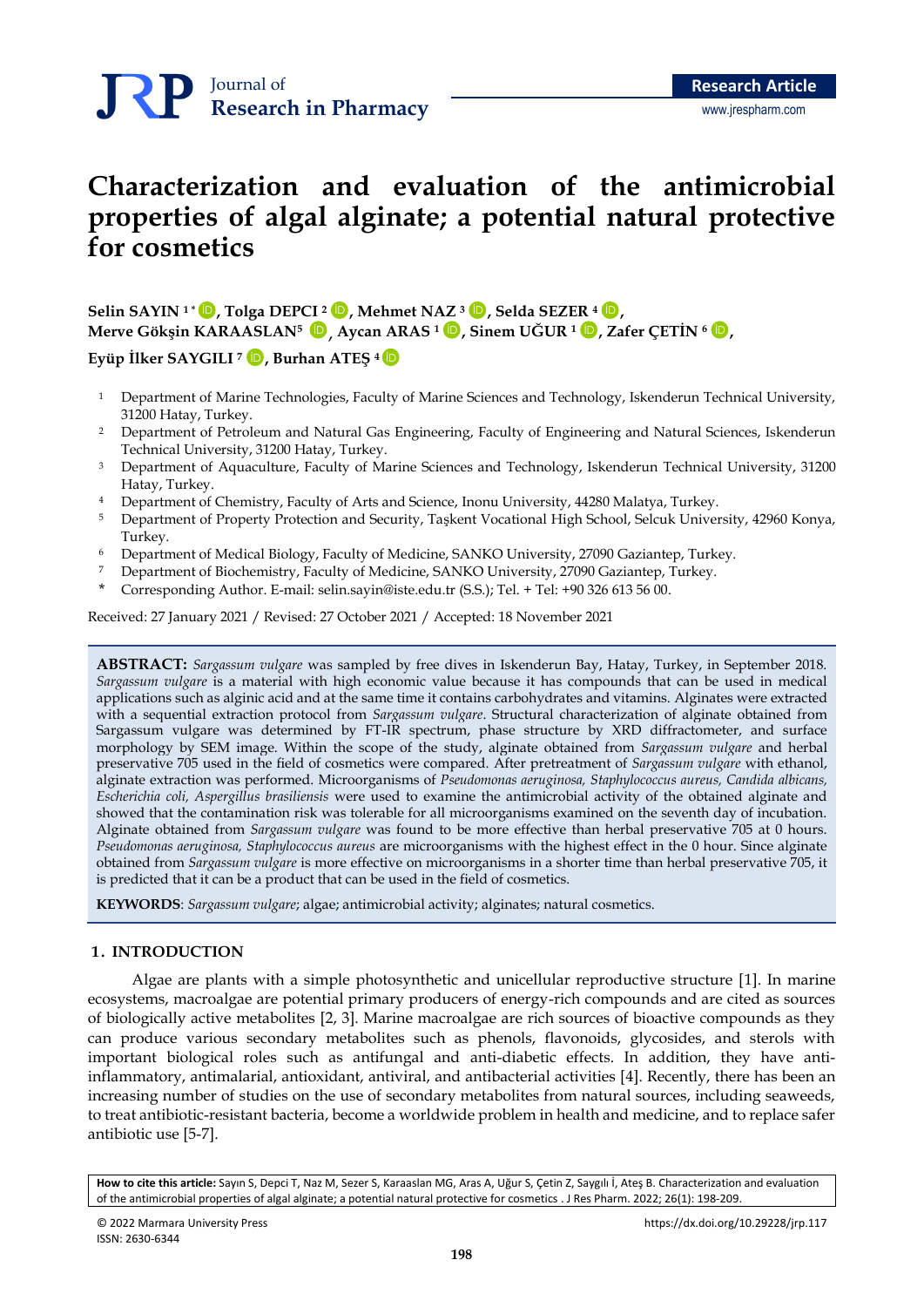*Sargassum spp.* like brown seaweeds have been reported to have bioactive properties against a number of medically important Gram-negative and Gram-positive bacteria, such as *Escherichia coli, Pseudomonas aeruginosa, Klebsiella pneumoniae, Clostridium perfringens, Staphylococcus aureus* [8-10]. For this reason, Sargassum has been known as a candidate sustainable natural reserve resource with hopeful antibacterial biological activities connect with its primary and secondary metabolites [11]. *Sargassum spp*. is a brown (Phaeophyceae) macroalgae genus in the order of Fucales, which usually live in shallow and temperate waters, represented by a large number of species. It is a species with high economic value due to high carbohydrate, protein, vitamin, mineral, and fiber content [12]. Sargassum also contains phycocolloids and bioactive compounds such as alginic acid and fucoid and polyphenols that could potentially be used in nutraceutical and medical applications [13]. According to the researches, Sargassum species have antioxidant (DPPH radical scavenging) [14,15]; cholinesterase inhibitory [16]; neuroprotective [17]; anti-cancer [18] and antiviral (HSV-1) [19] properties. It has been also reported that they have a protective effect against diabetes and obesity [20]. Alginate obtained from *Laminaria Digitata, Laminaria japonica, Ascophyllum nodosum,* and *Macrocystis pyrifera* [21] species of brown algae (Phaeophyceae) is a highly abundant polysaccharide in nature with aqueous alkaline solutions, typically NaOH [22].

Since *Sargassum vulgare* has alginic acid and fucoidan components, it is safer to use than other types of algae [23]. It can be used as an antioxidant hair care agent as a skin care agent and as a thickener because it can gel, it is non-toxic and can be used in the form of alginic acid [24].

Industrial applications of alginates are found mainly in the food, medical, pharmaceutical, and textile industries and are linked to their ability to hold water as well as gelling, viscosity, and stabilizing [25]. Biotechnological applications are based on instantaneous and almost temperature-independent physical crosslinking and sol/gel transition in the presence of multivalent cations (e.g.,  $Ca^{2+}$ ) in an aqueous medium [25]. The unique properties of alginate make it a potential biopolymer that can overcome the problems of currently used wound dressings by increasing the absorption of wound exudates and minimizing bacterial infections, reducing adverse allergic effects, and improving wound healing due to its biocompatibility. It also exhibits hemostatic properties that are beneficial for bleeding wounds [26]. Alginates are widely used in the cosmetics industry due to their properties such as emulsifier, thickener, and dehumidifier [48]. They are like hyaluronic acid in skincare products as they do not dissolve in water and swell and retain water [49]. It is also used in many products such as hand creams and lotions, creams, pomades, non-oily creams, toothpaste. In addition, alginates as antioxidative agents help prevent skin aging and disorders. Due to their antioxidant properties, they can also be used as preservatives in cosmetic products by preventing lipid oxidation [50,51].

Alginates are unbranched polysaccharides composed of  $β$ -1,4 linked D-mannuronic acid (M) and its C-5 epimer  $\alpha$ -L-guluronic acid (G). The natural copolymer is an essential component of algae and is also an exopolysaccharide of bacteria including *Pseudomonas aeruginosa*. It consists of M (M block) and G (G block) residue sequences interspersed with MG sequences (MG-blocks). Although it is possible to obtain alginates from both algae and bacterial sources, commercially available alginates currently only obtained from algae [27]. Calcium crosslinked alginate hydrogels have been used in drug delivery and cell transplant applications in recent years. In addition, alginate hydrogels have been extensively studied for cartilage and bone regeneration applications as scaffold components [28,29]. The first report on the chemical structure of alginates was published as early as 1966. Larsen et al. [30] described in detail the fractionation following partial hydrolysis of alginates to obtain alginates containing different copolymer compositions. Fractionation gave soluble (hydrolyzable) and insoluble (resistant) fractions. Resistant fractions consisted of molecules that were either mainly M-rich or G-rich residues, while hydrolyzable fractions consisted of highly varying MG residues. Therefore, a structure consisting of M blocks, G blocks, and hydrolyzable MG alternative blocks was proposed [31].

Today, many different compounds can be used as additives in cosmetic products in order to prevent microbial contamination, to extend their shelf life, and to protect the health of users. Some examples of these compounds contain; alcohol, aluminum chlorohydrate, aluminum salts, triclosan, 3,4,40-trichlorocarbanilide, chlorhexidine, zirconium-aluminum tetrachlorohydrex glycine complex in deodorants and antiperspirants; coal, imidazole derivatives, glycolic acid, salicylic acid, steroids, tar and sulfur derivatives, piroctone olamine, zinc pyrithione in rinse-off hair products; alcohol, benzalkonium chloride, glycerin, natural ingredients, triclocarban, triclosan and in skincare products; benzalkonium chloride in face care products; triclosan, chlorhexidine and natural extracts in toothpaste; microban® and triclosan in antibacterial tooth brushed; trichlosan and chlorhexidine in mouthwashes [32]. It has been determined that molecules such as imidazolimidyl urea, diazolidinyl urea, formaldehyde, paraformaldehyde, benzalkonium chloride, parabens, methylchloroisothiazolinone, methylisothiazolinone, methyl dibromo glutaronitrile, and phenoxyethanol,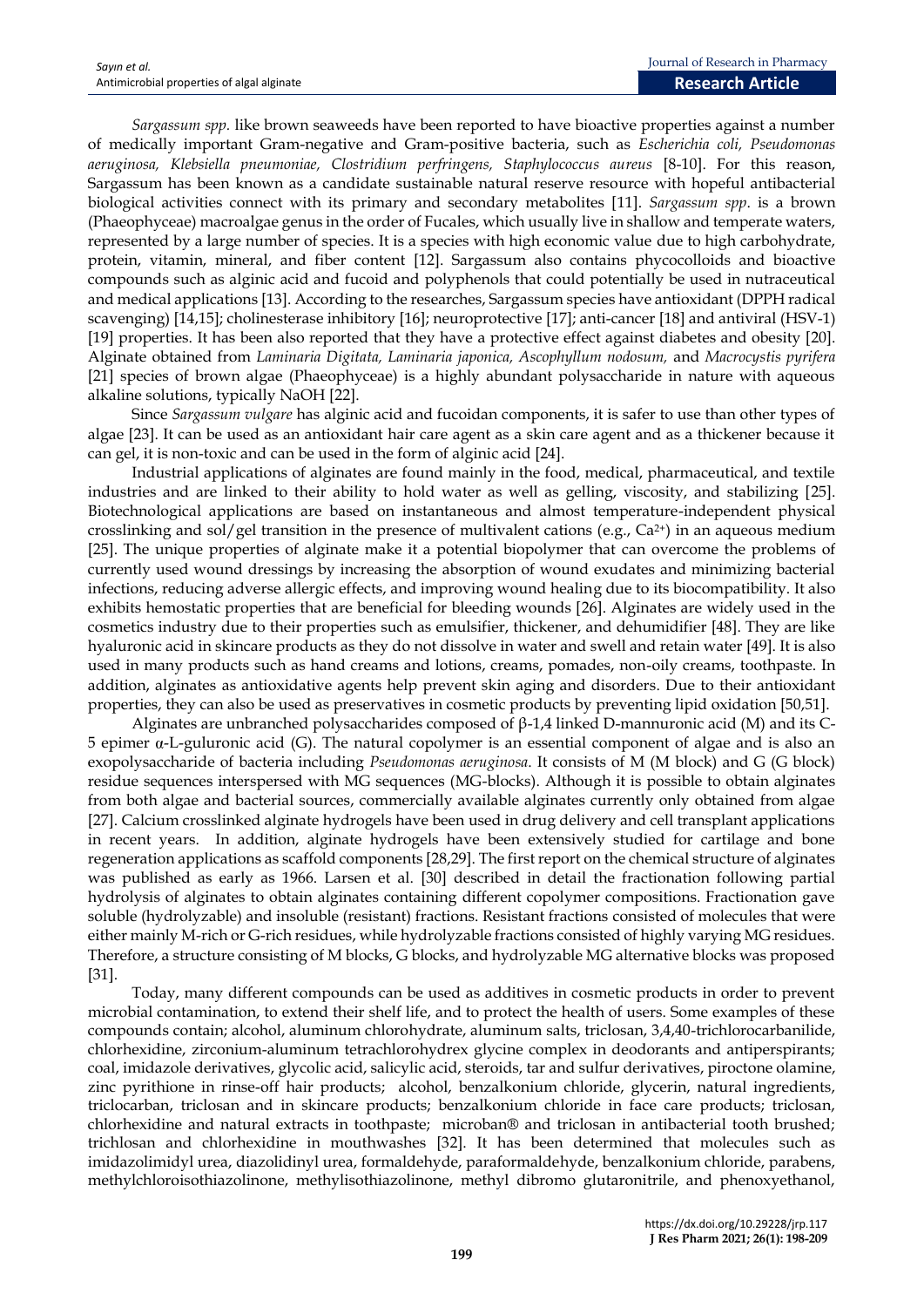which are used as preservatives in cosmetic products, may cause allergic reactions in humans and cause side effects related to different tissues and organs [33]. Therefore, in order to reduce the concentrations of antimicrobial synthetic molecules used in cosmetic products, natural preservative boosters of plant origin and also have antimicrobial properties and their mixtures with low doses of synthetic antimicrobial molecules have come to the fore [34]. As a result of many studies conducted in recent years, it has been shown that ethanol extracts, methanol extracts of aqueous extracts obtained from some algae species, and some algal compounds including sesquiterpenes, phenolic ingredients, laurenterols, bromophenols, fatty acids, and sulfated polysaccharides also have antimicrobial activity, and it is thought that these natural compounds can be used for preservative purposes in cosmetic products [35]. As a natural raw material in the cosmetics industry, seaweed is a source for sustainable inexpensive innovative personal care products that can meet consumer needs and expectations [36]. There are studies on different cosmetic formulations such as the components obtained from algae to prevent skin aging [37,38]. In addition, the bioactive properties of *Sargassum vulgare* offer potential use in cosmetics [39].

Alginate obtained from *Sargassum vulgare* was compared with the natural, bioactive preservative glyceryl caprylate and glyceryl undecylenate used as a commercial product. glyceryl caprylate and glyceryl undecylenate is a multifunctional ingredient system applied for cosmetics.

In this study, it was aimed to examine the antimicrobial properties of alginate obtained from *Sargassum vulgare* and compared with the commercially used herbal 705 preservative containing glyceryl caprylate and glyceryl undecylenate with antimicrobial properties. As a result of the analyzes made, it was observed that the alginate obtained from *Sargassum vulgare* was more effective on microorganisms in a shorter time than the herbal preservative 705. Thus, it was predicted that the alginate obtained from *Sargassum vulgare* could be used as an alternative product in the field of cosmetics and studies on this subject are continuing.

## **2. RESULTS AND DISCUSSION**

#### **2.1. Characterization of alginates extracted from** *Sargassum spp.*

Structural characterization of alginates extracted from *Sargassum spp.* was determined by XRD and FT-IR spectrum, and surface morphology was also determined by SEM image.

The XRD analysis revealed important information about the alginate crystal. It was seen that the peaks shown in Figure 1 were due to the characteristic peaks of sodium alginate and calcium alginate. The peaks observed in the range of 16.86° to 32.26°, 40.24°, 45.10°, respectively. Bharatham et al. (2014) stated that it corresponds to the characteristic peaks arising from cross-linked calcium and sodium alginate structures. [40].

The FT-IR spectrum of the alginate extracted from *Sargassum vulgare* and pure alginate was shown in the Figure 2. O-H tensile vibrations of alginate were observed at 3000-3600 cm<sup>-1</sup> and aliphatic C-H stretching vibrations at 2900 cm-1 . The bands that come in the range of 1600-1400 cm-1 were caused by the symmetrical and asymmetrical vibrations of the carboxylate salt ions. COO- stretching peaks formed as a result of the treatment with calcium and sodium were seen at 1600-1620 cm-1 . According to the study of Fenoradosoa et al., it is seen that the alginate structure obtained from *Sargassum turbinarioides* has a similar structure of -OH and COO- peaks in the alginate structure obtained from the synthesized *Sargassum spp.* [41]. As a result, it was seen that COO- peaks were changed by electrostatic interaction in sodium and calcium alginate (Figure 2). When the FT-IR spectrum of pure alginate and alginate extracted from *Sargassum vulgare* was compared, it was seen that alginate extraction has taken place. These results confirmed that alginate extraction was successfully carried out.

SEM images of alginates obtained from Sargassum vulgare and pure alginate at 10 µm and 20 µm magnifications are shown in Figure 3. Morphological changes were observed on powder surfaces as a result of the uneven precipitation of alginates. At 10  $\mu$ m SEM images, the morphologies originating from the crosslinked structure in the pure alginate structure are similar. At 20 µm images, the presence of dispersed structures is confirmed. Therefore, SEM images of pure alginate and alginates synthesized from Sargassum vulgare are compatible with each other.

#### **2.2. Antimicrobial activity of alginates extracted from** *Sargassum spp.*

Previously studies also indicated the ethanol extract had a stronger antibacterial or antimicrobial activity [42,43]. Kolanjinathan et al. [44] investigated ethanol extracts that were obtained from 3 different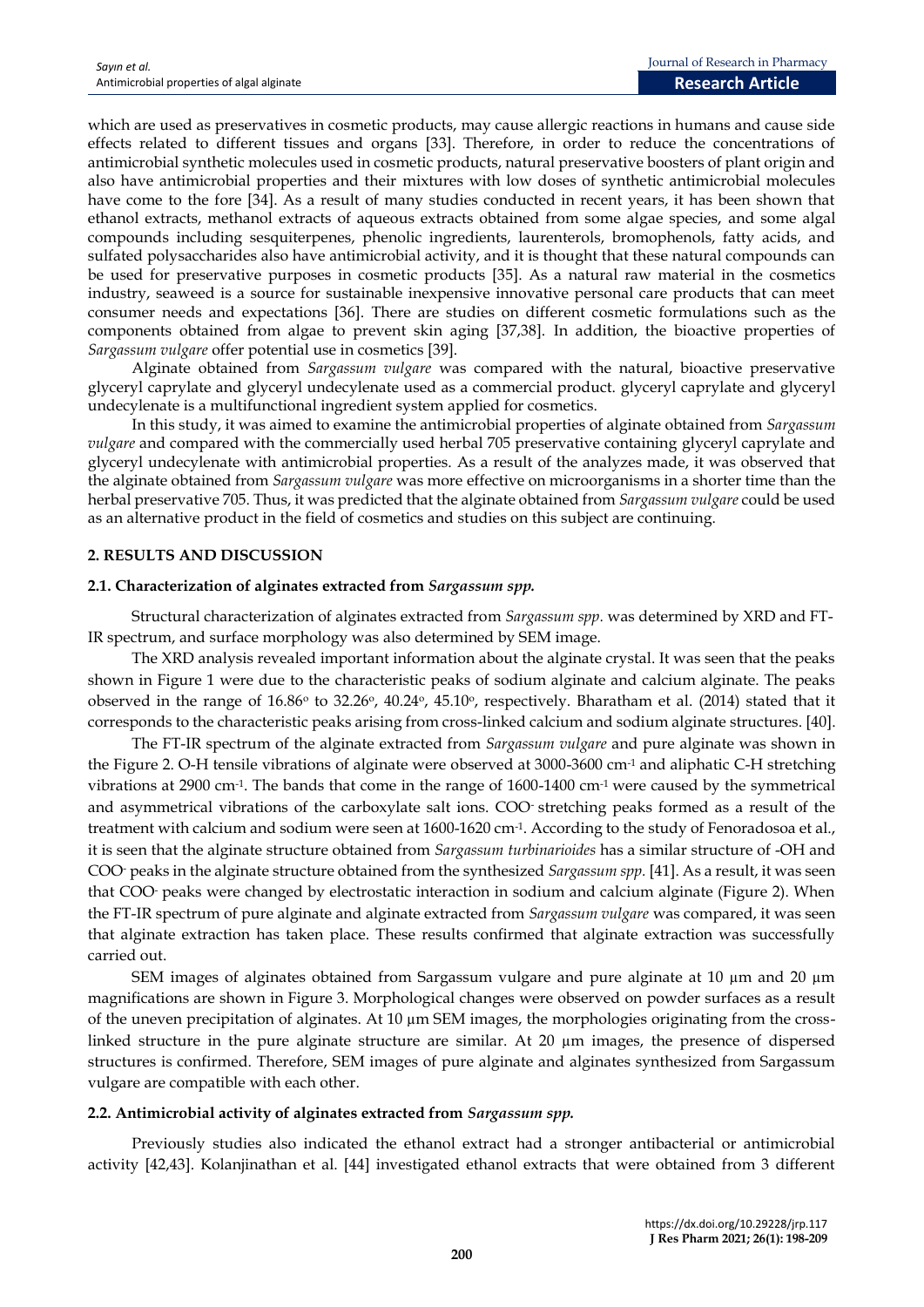macroalgae against a total of 6 pathogenic bacteria. Researchers indicated that ethanol extracts of *Gracilaria edulis* inhibited the growth of all investigated microorganisms except *Bacillus cereus* and *Enterobacter aerogenes*. Gerasimenko et al. [45] evaluated the ethanol extract of *Laminaria cichorioideae* brown algae and indicated that the extract had an antimicrobial effect on all microorganisms evaluated. Seenivasan et al. [46] marked that 80% ethanol, methanol and acetone extracts of three green algae collected from the southeastern coasts of India have the ability to inhibit the growth of evaluated gram-negative and gram-positive bacteria.



Figure 1. XRD spectrum of alginate extracted at 10-80<sup>o</sup> (a) pure alginate, b) alginate obtained from *Sargassum vulgare).*



**Figure 2.** FT-IR spectra of alginate extracted and pure alginate at 400-4000 cm-1 (a) pure alginate, b) alginate obtained from *Sargassum vulgare).*

The microbial safety of products used in many areas for various purposes is an important issue. In this context, adding substances with a different chemical structure known as preservatives to the products is considered as one of the most important steps to ensure microbiological stability. These preservatives, which are used in a wide range, are especially desired to be compatible with the product they are added to, to be effective even at low concentrations against all kinds of microorganisms, to have no allergic, toxic or irritating effects on the organisms and to be stable at changing temperatures and pH values. In recent years, alginate produced from brown algae has a wide use as a preservative agent in terms of providing the desired properties. For this purpose, the effectiveness of the preservative substance used against microbial growth of the alginate structure that we extracted from *Sargassum vulgare* was tested.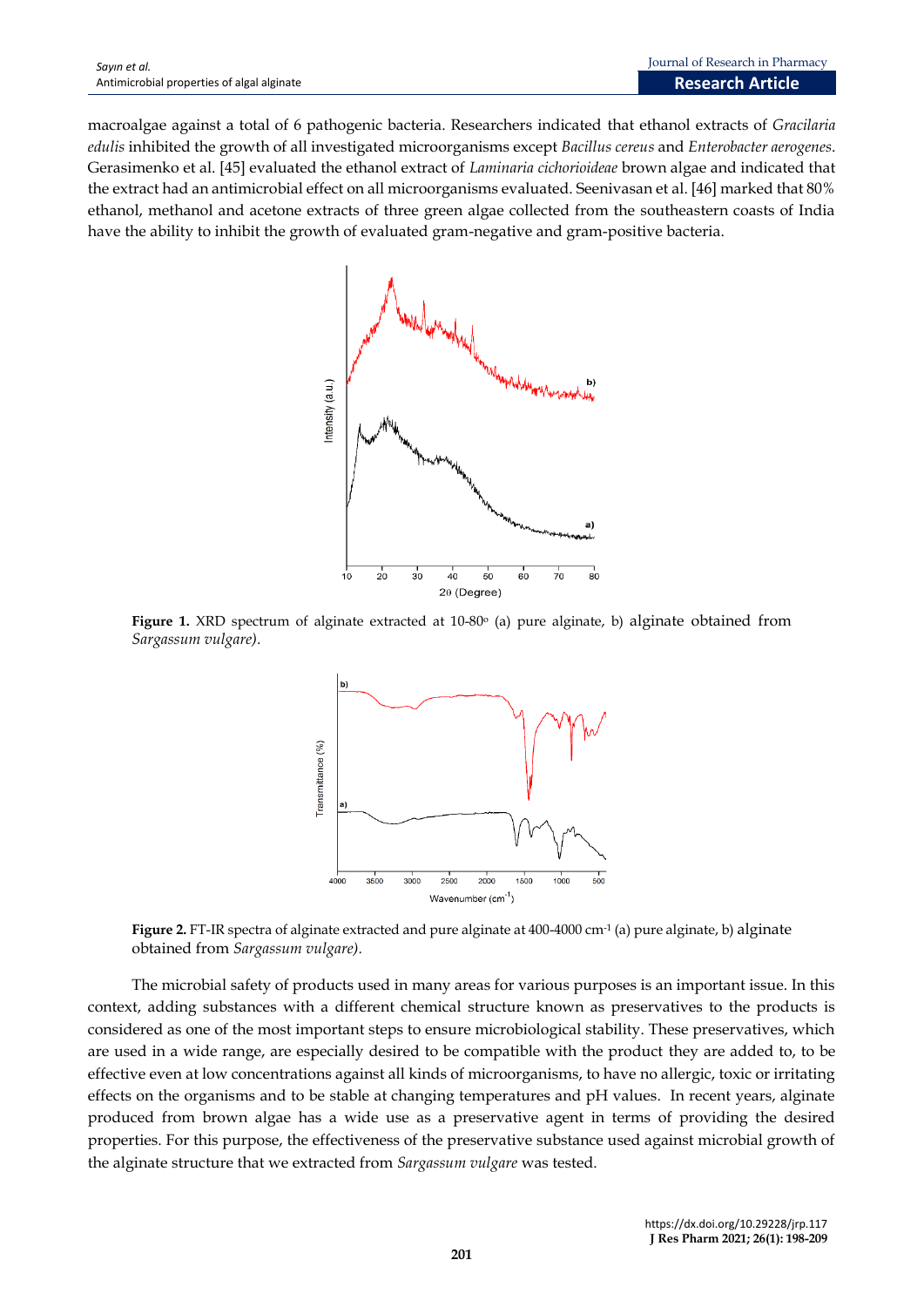

**Figure 3.** SEM images of extracted alginate and pure alginate (a) pure alginate 10 µm, b) pure alginate 20 µm, c) alginate extracted from *Sargassum vulgare* 10 µm, d) alginates obtained from *Sargassum vulgare* 20 µm).

The total aerophilic mesophilic microorganism and mold and yeast content of the product were determined using ISO 21149 and ISO 16212 standard methods, respectively. In these standard methods, the limit value of the number of microorganisms in the product is <100 CFU/g. As a result of the analysis, it was observed that the pure alginate and alginate extracted from *Sargassum vulgare* contained <10 CFU/g microorganisms and this value was below the limit values, and it was determined that the pure alginate and alginate extracted from *Sargassum vulgare* did not have any microorganism load. The ISO 11930: 2012 standard is a system used to evaluate the antimicrobial protection of a cosmetic product. For Criterion A in the ISO 11930:2021 standard, the product is expected to show ≥3 logarithmic reduction in bacteria and ≥1 logarithmic reduction in yeasts. For criterion B, the product is expected to cause ≥0 logarithmic reductions in mold. The antimicrobial preservative efficacy of the pure alginate and alginate extracted from *Sargassum vulgare* was evaluated by finding the difference between the logarithmic value of the number of bacteria culturing at the end of the incubation period and the initial logarithmic value of the microorganisms. The results obtained at the end of the 7th, 14th, and 28th days of the incubation periods of five different microorganism species including *Staphylococcus aureus* (ATCC 6538), *Pseudomonas aeruginosa* (ATCC 9027), *Candida albicans* (ATCC 10231) *Aspergillus brasiliensis* (ATCC 16404) *Escherichia coli* (ATCC 8739) ISO 11930:2012. It was determined that pure alginate caused a logarithmic decrease of 5.54 CFU/g for *Staphylococcus aureus*, 5.41 CFU/g for *Pseudomonas aeruginosa*, 5.56 CFU/g for *Escherichia coli,* 3.32 CFU/g for *Candida albicans*, and 3.30 CFU/g for *Aspergillus brasiliensis* on the test days. When the results were evaluated, it was seen that pure alginate met criterion A for bacteria and yeast and criterion B for molds. Therefore, the pure alginate was evaluated as antimicrobially effective.

With the ISO 11930: 2012 standard, the antimicrobial activity of the alginate extracted from *Sargassum vulgare* on *Staphylococcus aureus* (ATCC 6538), *Pseudomonas aeruginosa* (ATCC 9027), *Escherichia coli* (ATCC 8739) bacteria, *Candida albicans*(ATCC 10231) yeast and *Aspergillus brasiliensis*(ATCC 16404) mold is evaluated. In order to evaluate the product effectively, the log value of the decrease in the number of microorganisms at the end of 7, 14 and 28 days should be within the range given in the standard. Accepted log reduction values for bacteria 7, 14 and 28 days ≥3; 7, 14 and 28 days ≥1 for yeast; 14th day for mold is ≥0 and 28th day is ≥1. The product showed the desired logarithmic reduction in the standard on the 7th day on all microorganisms. The number of microorganisms on the 14th and 28th days was determined as <10 CFU/g. When these results were evaluated according to the antimicrobial preservative efficacy of the alginate structure obtained from *Sargassum vulgare,* it was determined that corresponded to the Criterion A level where the risk was tolerable for all microorganism species after the 7th day incubation period (Table 1). When compared with *Sargassum vulgare* herbal preservative 705, it is seen to have antimicrobial activity like the herbal preservative used in cosmetics. As a result, it has been shown that the alginate material obtained from *Sargassum vulgare* can be used as a protective product. When all the results were evaluated, it was found that the product was protected against microbial growth (Figure 4).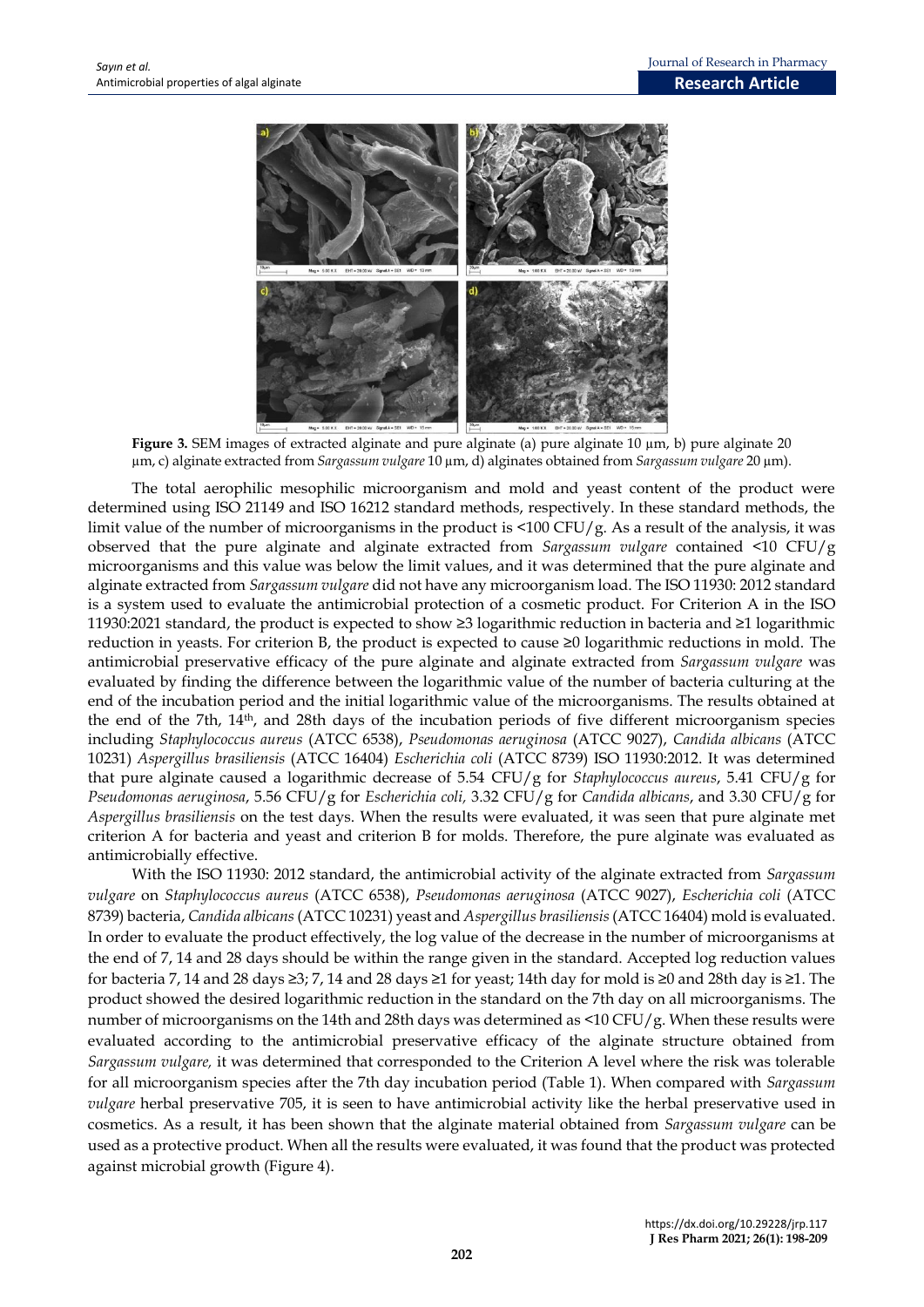## **3. CONCLUSION**

For a long time, many of the substances extracted from macroalgae have been used in herbal medicine, pharmacology, natural cosmetics, food, and other industrial areas due to their bioactive components such as alginates, carrageenan, and agar. Anti-bacterial, antiviral, anti-tumor, anti-inflammatory, and antifouling effects exist in other compounds. Seaweed may also provide promising bioactive that can be used to treat human diseases, and for new antimicrobial agents to be used in agriculture, and the food industry to replace synthetic antibacterial agents. However, the antimicrobial capacity of macroalgae extracts is related to different parameters such as macroalgae type, solvent, extraction method, and microorganism type. This antimicrobial effect will take apart among natural protective antimicrobial agents in different areas of the industry in further studies. Different studies have shown that marine algae can be a source of active compounds against pathogens. Cosmetic product: it defines all substances or mixtures that are prepared to be applied to the outer parts of the human body, whose sole or main purpose is to clean these parts, to smell them, to change their appearance, to protect them, to keep them in good condition or to correct body odors. Various natural or synthetic preservatives are used in cosmetic products. Preservatives are substances that aim to prevent microorganisms from developing in cosmetic products, either solely or mainly. Choosing the right preservative is an important issue in cosmetic formulations. It should be suitable for the pH of the product to be developed, resistant to production conditions, stable in the formulation of the product, suitable for the use of the product, the desired preservation period and the relevant regulations. Herein, natural component may be important molecules as a potential protective agent.

|                                                       |                   |              |                  | Antimicrobial results of alginates extracted from Sargassum spp. |                  |             |                         |  |  |
|-------------------------------------------------------|-------------------|--------------|------------------|------------------------------------------------------------------|------------------|-------------|-------------------------|--|--|
| Microorganism                                         | Hour <sub>0</sub> |              |                  | 7th Day                                                          | 14th<br>Day      | 28th<br>Day |                         |  |  |
|                                                       | CFU/g             | log<br>CFU/g | CFU/g            | log CFU/g                                                        | Log<br>reduction | CFU/g       | CFU/g                   |  |  |
| Staphylococcus aureus<br>ATCC 6538/Lot 3221505        | $2.55E+07$        | 7.41         | $3.00E + 03$     | 3.5                                                              | 3.93             | < 10        | <10                     |  |  |
| Pseudomonas aeruginosa<br>ATCC 9027/Lot 3270513       | $2.60E + 07$      | 7.41         | $5.00F + 03$     | 3.7                                                              | 3.72             | $10^{-1}$   | $10^{-1}$               |  |  |
| Candida albicans<br>ATCC 10231/Lot 8067507            | $2.50E + 06$      | 6.40         | $1.00E + 03$     | 3.0                                                              | 3.40             | < 10        | <10                     |  |  |
| Aspergillus brasiliensis<br>ATCC 16404/Lot 3175110    | $2.10E + 05$      | 5.32         | $4.00E + 02$     | 2.6                                                              | 2.72             | <10         | <10                     |  |  |
| Escherichia coli<br>ATCC 8739/Lot 4835151             | $2.42E + 07$      | 7.38         | $4.00E + 03$     | 3.6                                                              | 3.78             | < 10        | <10                     |  |  |
| <b>Antimicrobial results of Herbal Protective 705</b> |                   |              |                  |                                                                  |                  |             |                         |  |  |
| Microorganism                                         | Hour <sub>0</sub> |              | 7th Day          |                                                                  |                  | 14th<br>Day | 28 <sub>th</sub><br>Day |  |  |
|                                                       | CFU/g             | log<br>CFU/g | CFU/g            | log CFU/g                                                        | Log<br>reduction | CFU/g       | CFU/g                   |  |  |
| Staphylococcus aureus<br>ATCC 6538/Lot 3221505        | $3.5E + 08$       | 6.54         | < 10             | $\mathbf{1}$                                                     | 5.54             | <10         | <10                     |  |  |
| Pseudomonas aeruginosa<br>ATCC 9027/Lot 3270513       | $2.6E + 08$       | 6.41         | < 10             | $\mathbf{1}$                                                     | 5.41             | < 10        | <10                     |  |  |
| Candida albicans<br>ATCC 10231/Lot 8067507            | $2.1E + 06$       | 4.32         | < 10             | $\mathbf{1}$                                                     | 3.32             | < 10        | <10                     |  |  |
| Aspergillus brasiliensis<br>ATCC 16404/Lot 3175110    | $2.0E + 06$       | 4.30         | Not<br>performed | Not<br>performed                                                 | Not<br>performed | < 10        | <10                     |  |  |
| Escherichia coli<br>ATCC 8739/Lot 4835151             | $3.6E + 08$       | 6.56         | <10              | $\mathbf{1}$                                                     | 5.56             | <10         | <10                     |  |  |

**Table 1.** Antimicrobial results of alginates extracted from *Sargassum spp.* and herbal protective 705.

The current study revealed the physical characteristics and the antimicrobial protective effects of alginate extracted from *Sargassum vulgare* (Phaeophyta) macroalgae. XRD, FT-IR and SEM analysis methods were used to characterize the extracted alginates. *Pseudomonas aeruginosa, Staphylococcus aureus, Candida albicans, Escherichia coli, Aspergillus brasiliensis* microorganisms were used to examine the antimicrobial activity of the obtained alginate and commercial preservative. The alginate extracted from *Sargassum spp.* showed high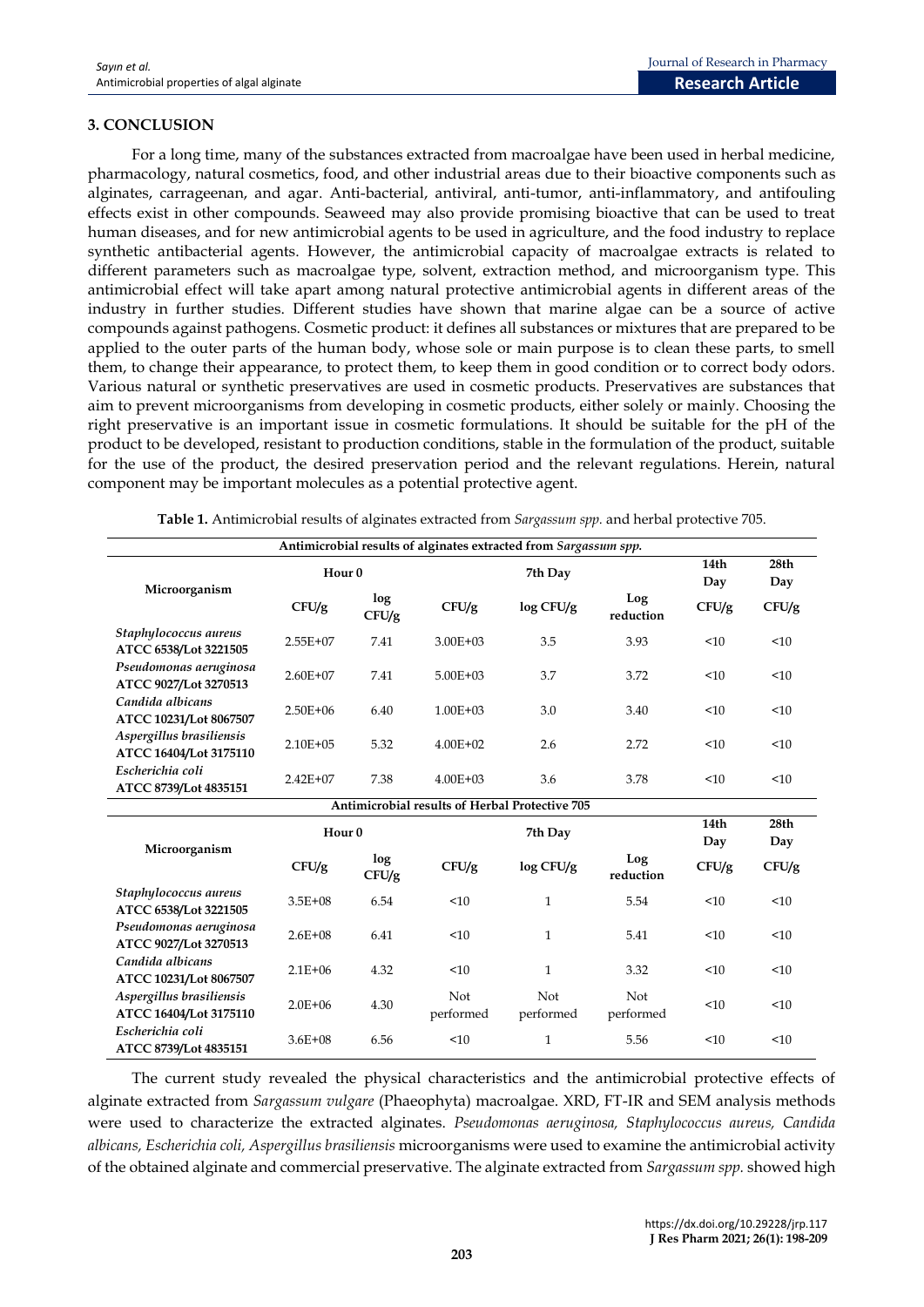antimicrobial properties against *Staphylococcus aureus, Pseudomonas aeruginosa, Candida albicans, Aspergillus brasiliensis, Escherichia coli* microorganism species. According to the antimicrobial results of the synthesized alginate, its predicted that it can be used in cosmetics as a natural material.

# **4. MATERIALS AND METHODS**

## **4.1. Materials and instrumentation**

Sodium carbonate (Na2CO3) and calcium chloride (CaCl2) were taken from Merck. *Pseudomonas aeruginosa* (ATCC 9027), *Staphylococcus aureus* (ATCC 6538), *Candida albicans* (ATCC 10231), *Escherichia coli* (ATCC 8739), *Aspergillus brasiliensis* (ATCC 16404) were purchased from American Type Culture Collection (ATCC)Incubator;( Memmert – UN55) Centrifugal (Hettich Marka-Universal 32R).



**Figure 4.** Antimicrobial effect of alginate extracted from *Sargassum vulgare* on *Staphylococcus aureus, Pseudomonas aeruginosa, Candida albicans, Aspergillus brasiliensis, Escherichia coli*.

Antimicrobial effectiveness test was carried out according to the ISO 11930 standard. A total of 5 organisms are used. Before the start of the test, the incoming sample was taken into microbiological analysis with a minimum of 2 parameters. As the result of this analysis was found suitable, the efficiency test was started. After the samples were exposed to artificial contamination with 5 organisms (10 7-8 CFU/ml), sowing was performed on days 0, 7, 14 and 28. Logarithmic decreases were calculated and it was determined whether it was criterion 1 or criterion 2 according to the table below. Effectiveness is mentioned if it kills the protective organisms. Evaluation criteria are given in Table 2.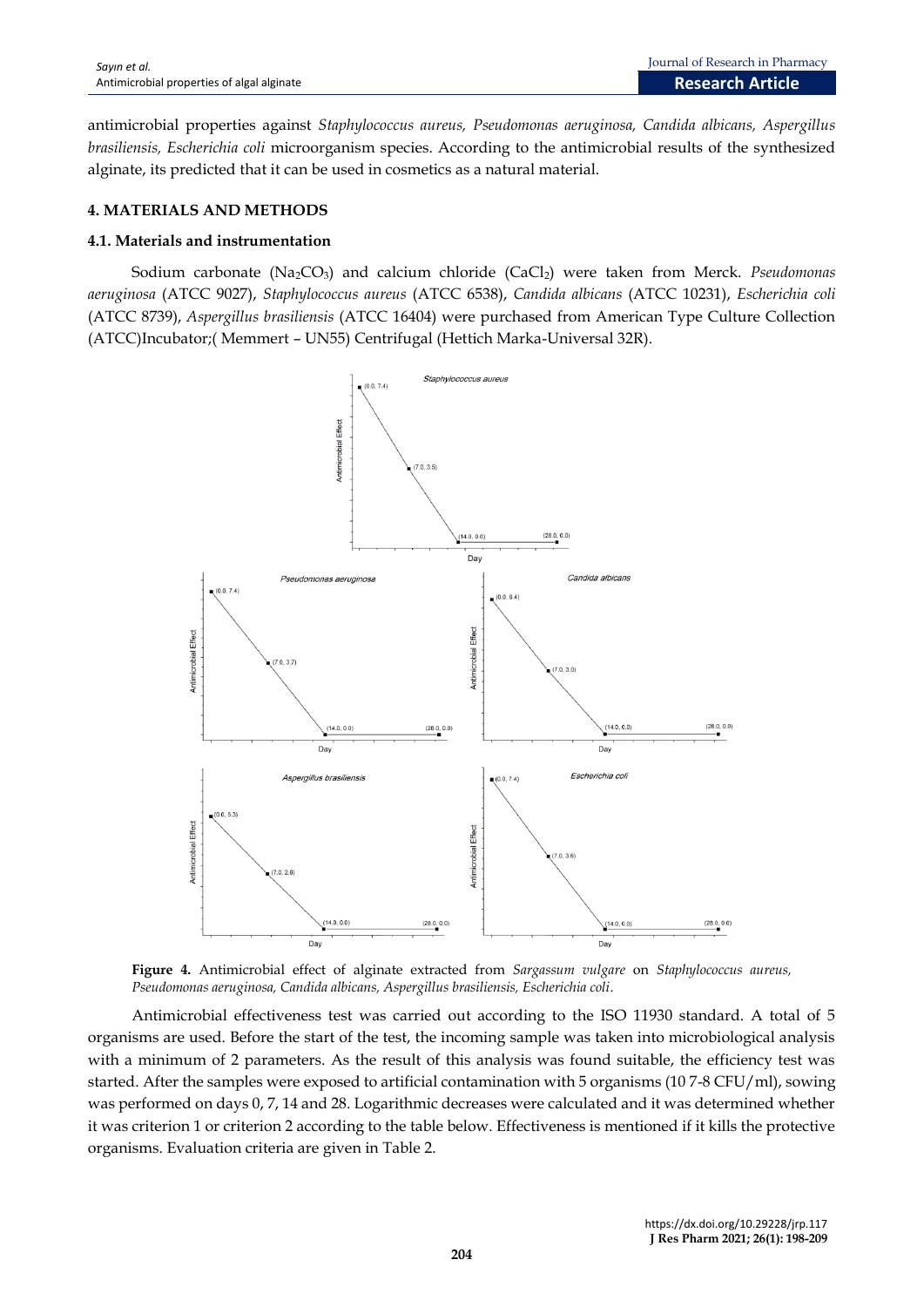| Log reduction values $(R_x = \lg N_0 - \lg N_x)$ required <sup>a</sup> |                 |                                 |                    |            |                    |                    |                      |                    |
|------------------------------------------------------------------------|-----------------|---------------------------------|--------------------|------------|--------------------|--------------------|----------------------|--------------------|
| Microorganisms                                                         | <b>Bacteria</b> |                                 |                    | C.albicans |                    |                    | A.brasiliensis       |                    |
| Sampling time                                                          | T7              | T <sub>14</sub>                 | <b>T28</b>         | T7         | T <sub>14</sub>    | <b>T28</b>         | T <sub>14</sub>      | <b>T28</b>         |
| Criteria A                                                             | $\geq$ 3        | $\geq$ 3<br>and NI <sup>b</sup> | $\geq 3$<br>and NI | $\geq 1$   | $\geq 1$<br>and NI | $\geq 1$<br>and NI | $\geq 0^c$<br>and NI | $\geq 1$<br>and NI |
| Criteria B                                                             | NP              | $\geq$ 3                        | $\geq$ 3<br>and NI | NP         | $\geq 1$           | $\geq 1$<br>and NI | $\geq 0$             | $\geq 0$<br>and NI |

a In this test, an acceptable range of deviation of 0.5 log is accepted (see5,7).

<sup>b</sup> NI: no increase in the count from the previous contact time.

 $c R_x = 0$  when  $lgN_0 = lgN_x$  (no increase from the initial count).

*<sup>d</sup>* Not performed

Fourier Transform Infrared Spectroscopy (FT-IR) spectrometer (Perkin Elmer, Spectrum two) was used to describe the characterization of the algae in the range of 400–4000 cm-1 . To define the changing crystal structures of samples was used in a powder X-ray diffractometer (XRD, Rigaku Miniflex 600) with Cu Kα radiation and range of 10–80°. The surface characteristics of materials were determined by Scanning Electron Microscope (SEM) (LEO Evo-40 VPX).

#### **4.2. Collecting of algae**

Sampling studies, 0-20 m depth from the free dives were made in Iskenderun Bay, Hatay, Turkey, in September 2018. *Sargassum vulgare* were collected underwater in gathered mesh bags. Some of the materials collected were determined in jars in a 4-6% neutralized formaldehyde solution prepared with seawater, to be determined and definitions later in the laboratory. The collected materials were separated and washed with distilled water in order to be free of epiphytes, rocks, sand and mud that may be present in them. The cleaned materials were dried in a laboratory in a shaded area without further exposure to the sun for further analysis. The identification studies of the materials were carried out with the Olympus brand Ckx41sf model stereo inverted light microscope.

## **4.3. Ethanol extraction of** *S. vulgare*

Extraction was carried out according to the method proposed by Main and Percival [47]. 30 g of algae powder has been suspended in 300 ml of 85% ethanol and the suspension was stirred at 450 rpm in room temperature for 24 h to eliminate pigments and proteins. The suspension has been filtered through filter paper (Whatman #4) to remove ethanol. After ethanol extraction, residual algae have been treated with formaldehyde for one night to eliminate phenolic constituents. Formaldehyde was removed by filtering. Residual algae were washed three times with distilled water.

## **4.4. Alginate extraction from** *S. vulgare*

Alginate was extracted with sequential extraction. In the first step, washed residual algae were taken in 300 ml of 2% CaCl<sub>2</sub> heated to 70 °C and shaken in the 70 °C water bath for 3 h at 200 rpm. Then, the solution was centrifuged at 16 000 rpm for 10 min. Supernatant including laminarin and fucans, was removed from pellet. In the second step, the pellet was suspended with 300 ml of HCl (0.01 M, pH=2) heated to 70 °C and shaken in the 70 °C water bath for 3 h at 200 rpm. The solution was centrifuged at 16 000 rpm for 10 min. Supernatant including fucans, was removed from the pellet. In the last step, the pellet was suspended with 300 ml of 3% Na2CO<sup>3</sup> heated to 70 °C and shaken in the 70 °C water bath for 3 h at 200 rpm. The solution was centrifuged at 16 000 rpm for 10 min. Supernatant including alginate was transferred clean falcon tubes. After extraction, alginate solution has been dialyzed in distilled water at 4 °C for 24 h (Figure 5). Then, the alginate powder was obtained by lyophilization.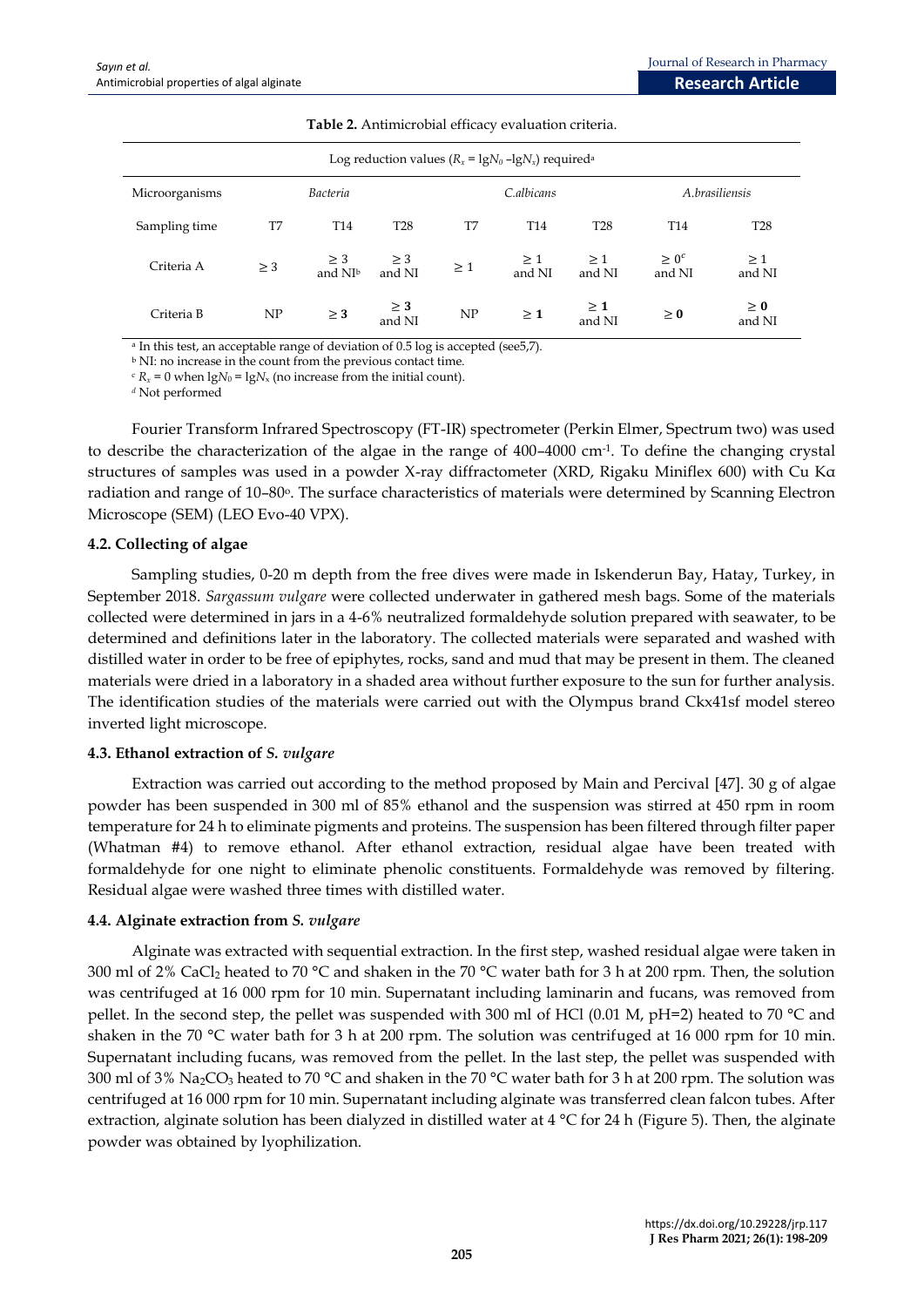

**Figure 5.** Schematic representation of alginate synthesis from Sa*rgassum spp.*

## **4.5. Antimicrobial activity test**

The antimicrobial preservative efficacy (challenge/screening/forcing) test is based on the evaluation of microbial contamination risk by exposing the test product to artificial contamination. In this context, the antimicrobial protective activity of alginate obtained from *Sargassum vulgare* species was evaluated using *Pseudomonas aeruginosa* (ATCC 9027), *Staphylococcus aureus* (ATCC 6538), *Candida albicans* (ATCC 10231), *Escherichia coli* (ATCC 8739), *Aspergillus brasiliensis* (ATCC 16404) microorganisms. For this purpose, the protective efficacy of the alginate test product was determined by determining the number of microorganisms that survived the incubation periods (7, 14, 28 days). The parameters applied within the scope of the antimicrobial protective efficacy test, the media suitable for the microorganism, the incubation temperatures in the culturing step and the antimicrobial test method applied are shown in Table 3.

| Table 3. Antimicrobial activity test of alginates extracted from Sargassum vulgare. |  |  |  |
|-------------------------------------------------------------------------------------|--|--|--|
|                                                                                     |  |  |  |

| Microorganisms                        | Method | Media                      | <b>Incubation Temp.</b>         |
|---------------------------------------|--------|----------------------------|---------------------------------|
| Staphylococcus aureus (ATCC 6538)     | Plate  | <b>Tryptic Soy Agar</b>    | 30°C -35°C                      |
| Pseudomonas aeruginosa (ATCC 9027)    | Plate  | Tryptic Soy Agar           | $30^{\circ}$ C -35 $^{\circ}$ C |
| Candida albicans (ATCC 10231)         | Plate  | Tryptic Soy Agar           | $30^{\circ}$ C -35 $^{\circ}$ C |
| Aspergillus brasiliensis (ATCC 16404) | Plate  | Potato Dextrose Agar       | $20^{\circ}$ C -25 $^{\circ}$ C |
| Escherichia coli (ATCC 8739)          | Plate  | Pabouraud 4% Dextrose Agar | $20^{\circ}$ C -25 $^{\circ}$ C |

## **Acknowledgements:** Not declared

**Author contributions:** Concept - S.S., I.S., B.A., M.G.K.; Design - S.S., I.S., B.A., M.G.K., S.S.; Supervision - S.S., M.G.K., I.S., B.A., Z.C .; Resources - S.S., M.G.K., S.U., S.Z .; Materials - S.S., M.N., A.A., S.U .; Data Collection and / or Processing - S.S., B.A., M.G.K., S.Z.; Analysis and / or Interpretation - S.S., B.A., M.G.K., S.Z.; Literature Search - S.S., S.S., S.U.; Writing Manuscript - S.S., B.A., S.S., M.G.K., Z.C., S.Z.; Critical Reviews - S.S., M.G.K., M.N., S.S., A.A., S.U., Z.C.,I.S., B.A., T.D.

**Conflict of interest statement:** The authors declared no conflict of interest.

## **REFERENCES**

- [1] Uzuka A, Kobayashi Y, Onuma R, Hirooka S, Kanesaki Y, Yoshikawa H, Fujiwara T, Miyagishima S. Responses of unicellular predators to cope with the phototoxicity of photosynthetic prey. Nat Commun. 2019; 10: 5606[.](https://doi.org/10.1038/s41467-019-13568-6) [\[CrossRef\]](https://doi.org/10.1038/s41467-019-13568-6)
- [2] Perumal B, Chitra R, Maruthupandian A, Viji M. Nutritional assessment and bioactive potential of *Sargassum polycystum C. Agardh* (Brown Seaweed). Indian J Mar Sci. 2019; 48(4): 492-498.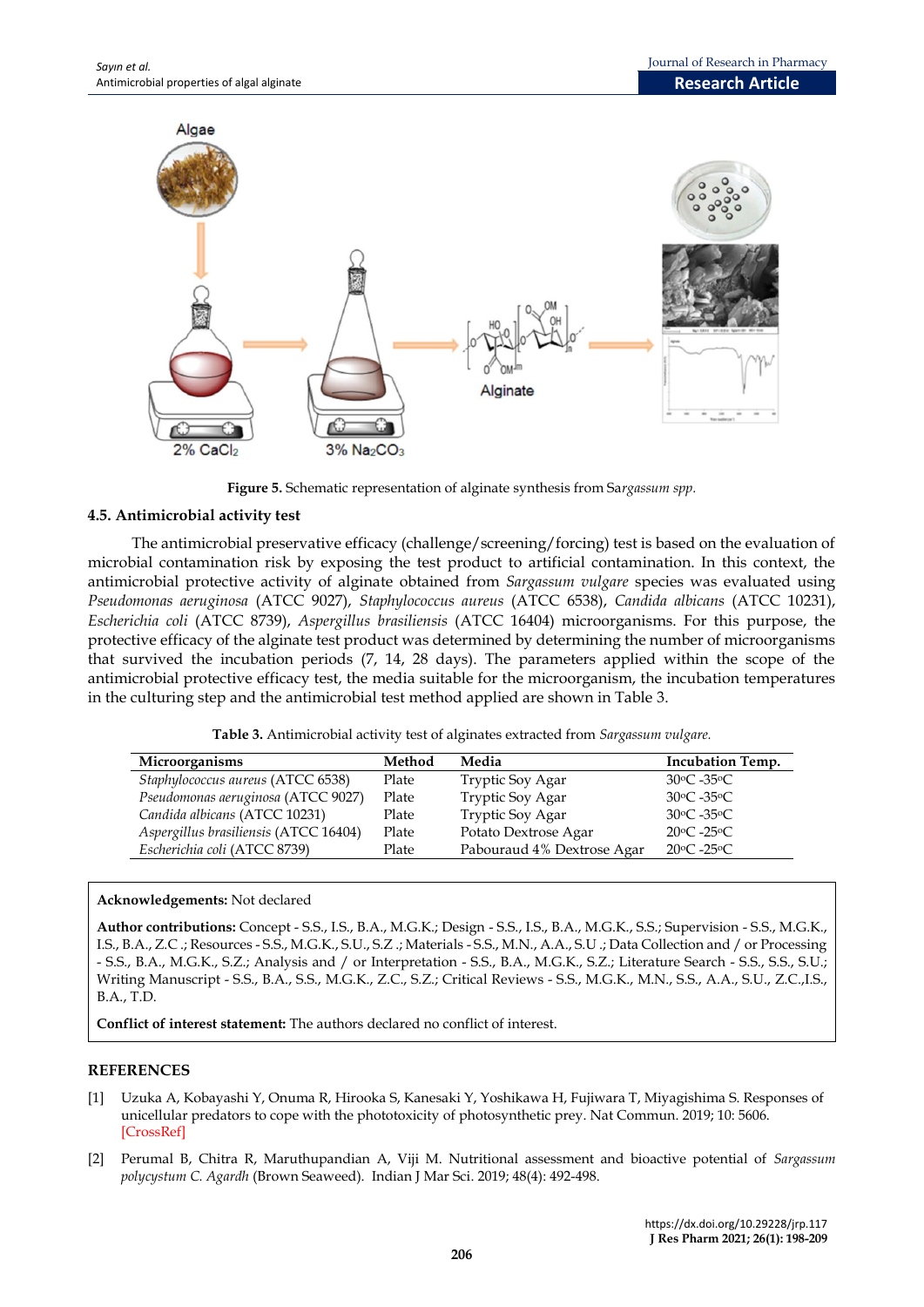- [3] Smith AJ. Medical and pharmaceutical uses of seaweed nature products; A review. J Appl Phycol. 2004; 16: 245-262. [\[CrossRef\]](http://doi.org/10.1023/B:JAPH.0000047783.36600.ef)
- [4] Sabaani NJ, Peñaredondo MAE, Sepe MC. Antibacterial activity of liquid soap with combined *Sargassum sp.* and *Eucheuma sp.* seaweed extracts. AACL Bioflux. 2019; 12(5): 1514-1523.
- [5] Saeed AM, Abotaleb SI, Alam NG, ELMehalawy AA, Gheda SF. *In vitro* Assessment of Antimicrobial, Antioxidant and Anticancer Activities of some Marine Macroalgae. Egypt J Bot. 2020; 60(1): 81-96. [\[CrossRef\]](https://doi.org/10.21608/ejbo.2019.11363.1303)
- [6] Hemraj UN, Gupta A, Jindal A, Jalhan S. Pharmacological activities of *Stephania glabra, Woodfordia fruticosa* and *Cissempelos pareira*–A review. Int J Pharm Sci. 2012; 4(3): 16-23.
- [7] Cheung RCF, Wong JH, Pan WL, Chan YS, Yin CM, Dan, XL, Wang HX, Fang EF, Lam SK, Ngai PHK, Xia LX. Antifungal and antiviral products of marine organisms. Appl Microbiol Biotechnol. 2014; 98(8): 3475-3494. [\[CrossRef\]](https://doi.org/10.1007/s00253-014-5575-0)
- [8] Oumaskour K, Boujaber N, Etahiri S, Assobhei O. Screening of antibacterial and antifungal activities in green and brown algae from the coast of Sidi Bouzid (El Jadida, Morocco). Afr J Biotechnol. 2012; 8(7): 16831-1683[7.](https://www.ajol.info/index.php/ajb/article/view/130066)
- [9] Osman MEH, Abushady AM, Elshobary ME. In vitro screening of antimicrobial activity of extracts of some macroalgae collected from Abu-Qir Bay Alexandria, Egypt. Afr J Biotechnol. 2010; 9(12): 7203-720[8.](https://www.ajol.info/index.php/ajb/article/view/130331)
- [10] Yoon SY, Lee SY, Kim KBWR, Song EJ, Lee SJ, Lee CJ, Park NB, Jung JY, Kwak JH, Nam KW. Antimicrobial activity of the *Sargassum fulvellum* ethanol extract and the effect of temperature and pH on their activity. Korean J Food Sci Technol. 2010; 42(2): 155–159.
- [11] Yende SR, Harle UN, Chaugule BB. Therapeutic potential and health benefits of Sargassum species. Pharmacogn Rev. 2014; 8(15): 1–7. [\[CrossRef\]](https://doi.org/10.4103/0973-7847.125514)
- [12] Marinho-Soriano E, Fonseca PC, Carneiro MAA, Moreira WSC. Seasonal variation in the chemical composition of two tropical seaweeds. Bioresour Technol. (2006); 97: 2402–2406. [\[CrossRef](https://doi.org/10.1016/j.biortech.2005.10.014) ]
- [13] Budhiyanti SA, Raharjo S, Marseno DW, Lelana IYB. Antioxidant activity of brown algae Sargassum species extract from the coastline of Java Island. Am J Agric Biol Sci. 2012; 7(3): 337-346. [\[CrossRef\]](https://doi.org/10.3844/ajabssp.2012.337.346)
- [14] Kim SH, Choi DS, Athukorala Y, Jeon YJ, Senevirathne M. Rha C.K. Antioxidant activity of sulfated polysaccharides isolated from *Sargassum fulvellum.* J Food Sci Nutr. 2007; 12: 65–73.
- [15] Seo Y, Park KE, Kim YA, Lee HJ, Yoo JS, Ahn JW, Lee BJ. Isolation of Tetraprenyltoluquinols from the Brown Algae *Sargassum thunbergii*. Chem Pharm Bull. 2006; 54(12): 1730–1733. [\[CrossRef\]](https://doi.org/10.1248/cpb.54.1730)
- [16] Ryu G, Par, SH, Kim ES, Choi BW, Ryu SY, Lee BH. Cholinesterase inhibitory activity of two farnesylacetone derivatives from the brown algae *Sargassum sagamianum*. Arch Pharm Res. 2003; 26: 796–799. [\[CrossRef\]](https://doi.org/10.1007/bf02980022)
- [17] Ina A, Hayashi KI, Nozaki H, Kamei, Y. Pheophytin a, a low molecular weight compound found in the marine brown alga *Sargassum fulvellum*, promotes the differentiation of PC12 cells. Int J Devl Neuroscience. 2007; 25: 63–68. [\[CrossRef\]](https://doi.org/10.1016/j.ijdevneu.2006.09.323)
- [18] Gamal-Eldeen AM, Ahmed EF, Abo-Zeid MA. In vitro cancer chemopreventive properties of polysaccharide extract from the brown alga, *Sargassum latifolium*. Food Chem Toxicol. 2009; 4(6): 1378–1384. [\[CrossRef\]](https://doi.org/10.1016/j.fct.2009.03.016)
- [19] Iwashima M, Mori J, Ting X, Matsunaga T, Hayashi K, Shinoda D, Satio H, Sankawa U, Hayashi T. Antioxidant and Antiviral Activities of Plastoquinones from the Brown Alga *Sargassum micracanthum*, and a New Chromene Derivative Converted from the *Plastoquinones*. Bio Pharm Bull. 2005; 28(2): 374–377. [\[CrossRef\]](https://doi.org/10.1248/bpb.28.374)
- [20] Joob B, Wiwanitkti V. Sargassum species and usefulness in endocrinology. J Coastal Life Med. 2016; 4(2): 167-168.
- [21] Smidsrod O, Skjakbrk G. Alginate as immobilization matrix for cells. Trend Biotech. 1990; 8: 71–78. [\[CrossRef\]](https://doi.org/10.1016/0167-7799(90)90139-O)
- [22] Clark DE, Green HC. Alginic acid and process of making same. 1936; US Patent. 2036922.
- [23] Gedik G, Alaca S. Evaluation of the effect of anti-pollution & anti-aging eye cream on the collagen contraction. J Pharm Technol. 2020; 1(1): 13-17. [\[CrossRef\]](https://doi.org/10.37662/jpt.2020.2)
- [24] Monice MF, Bart H, Wilma FB, Donald V, Ronald AH, Curtis DKl, Daniel CL, James GMJr, Ronald CS, Thomas JS, Paul WS, Alan FA. Safety assessment of polysaccharide gums as used in cosmetics. Int J toxicol. 2006; 35(1\_suppl): 5S-49S. [\[CrossRef\]](https://doi.org/10.1177%2F1091581816651606)
- [25] Draget KI, Smidsrød O, Skjåk-Bræk G. In Polysaccharides and Polyamides in the Food Industry. Properties, Production and Patents; Vandamme, E. J., De Baets, S., Steinbüchel, A., Eds.; Wiley-VCH Verlag GmbH & Co. KGaA: Weinheim, Germany, 2005.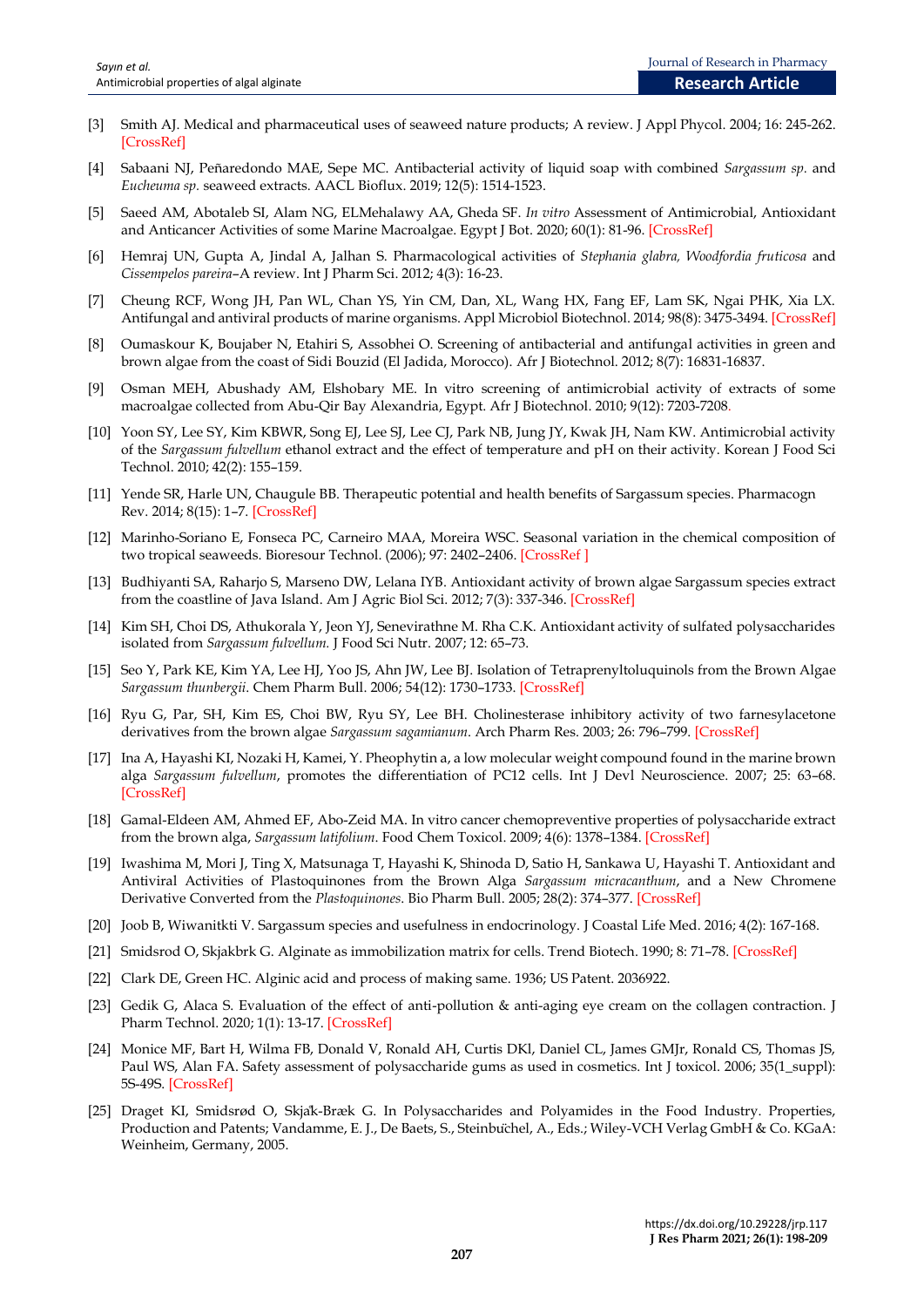- [26] Sood, A.; Granick, M.S.; Tomaselli, N.L. Wound dressings and comparative effectiveness data. Adv Wound Care. 2014; 3: 511–529. [\[CrossRef\]](https://dx.doi.org/10.1089/wound.2012.0401)
- [27] Draget KI. 29. Alginates. In: Phillips GO, Williams PA, eds. Handbook of Hy-drocolloids (Second Edition). Woodhead Publishing Series in Food Science, Technology and Nutrition. Woodhead Publishing. 2009: 807-828.
- [28] Eiselt P, Yeh J, Latvala RK, Shea LD, Mooney D J. Porous carriers for biomedical applications based on alginate hydrogels. Biomaterials. 2000; 21(19): 1921–1927. [\[CrossRef\]](http://doi.org/10.1016/s0142-9612(00)00033-8)
- [29] Alsberg E, Anderson KW, Albeiruti A, Franceschi RT, Mooney DJ. Cell-interactive Alginate Hydrogels for Bone Tissue Engineering. J Dent Res. 2001; 80(11): 2025–2029.
- [30] Larsen B, Haug A, Painte TJ (L.), Jol L. Sulphated polysaccharides in brown algae. Isolation and preliminary characterisation of three sulphated polysaccharides from *Ascophyllum nodosum*. Acta Chem. Scand. 1966; 20: 219-230. [\[CrossRef\]](http://doi.org/10.3891/acta.chem.scand.20-0219)
- [31] Haug A, Larsen B, Smidsrød O. A study of the constitution of alginic acid by partial hydrolysis. Acta Chem. Scand. 1966; 20; 183-190. [\[CrossRef\]](https://doi.org/10.1016/B978-0-08-011841-3.50043-4)
- [32] Halla N, Fernandes I, Heleno S, Costa P, Boucherit-Otmani Z, Boucherit K, Rodrigues AE, Ferreira ICFR, Barreiro M. Cosmetics Preservation: A Review on Present Strategies. Molecules. 2018; 23(7): 1571. [\[CrossRef\]](https://doi.org/10.3390/molecules23071571)
- [33] Bilal M, Iqbal HMN. An insight into toxicity and human-health-related adverse consequences of cosmeceuticals A Review. Sci Total Environ. 2019; 670: 555-568. [\[CrossRef\]](https://doi.org/10.1016/j.scitotenv.2019.03.261)
- [34] Herman A. Antimicrobial Ingredients as Preservative Booster and Components of Self-Preserving Cosmetic Products. Curr Microbiol. 2019; 76: 744-754. [\[CrossRef\]](https://doi.org/10.1007/s00284-018-1492-2)
- [35] Thiyagarasaiyar K, Goh BH, Jeon YJ, Yow YY. Algae Metabolites in Cosmeceutical: An Overview of Current Applications and Challenges. Mar Drugs. 2020; 18(6): 323. [\[CrossRef\]](https://doi.org/10.3390/md18060323)
- [36] Arguelles, EDLR. Sapin, AB. Bioactive properties of *Sargassum siliquosum* J. Agardh (Fucales, Ochrophyta) and its potential as source of skin-lightening active ingredient for cosmetic application. J Appl Pharm Sci. 2020; 10.7: 51-58.
- [37] Wu L, Chen C, Cheng C, Dai H, Ai Y, Lin C, Chung Y. Evaluation of tyrosinase inhibitory, antioxidant, antimicrobial, and antiaging activities of *Magnolia officinalis* extracts after *Aspergillus niger* fermentation. BioMed Res Int. 2018: 11; 5201786. [\[CrossRef\]](https://doi.org/10.1155/2018/5201786)
- [38] Dolorosa MT, Nurjana, Purwaningsih S, Anwar E, Hidayat T. Tyrosinase inhibitory activity of *Sargassum plagyophyllum* and *Eucheuma cottonii* methanol extracts. IOP Conf Series: Earth Environ Sci. 2019; 278: 2–8.
- [39] Jiménez JT, O'Connell S, Lyons H, Bradley B, Hall M. Antioxidant, antimicrobial, and tyrosinase inhibition activities of acetone extract of *Ascophyllum nodosum*. Chem Pap. 2010; 64: 434-442. [\[CrossRef\]](https://doi.org/10.2478/s11696-010-0024-8)
- [40] Bharatham BH, Abu Bakar MZ, Perimal EK, Yusof LM, Hamid M. Development and Characterization of Novel Porous 3D Alginate-Cockle Shell Powder Nanobiocomposite Bone Scaffold. BioMed Res Int. 2014; 146723: 1–11. [\[CrossRef\]](https://doi.org/10.1155/2014/146723)
- [41] Taratra AF, Ghina A, Cedric D, Celine L, Emmanuel P, Anne W, Philippe M, Extraction and characterization of an alginate from the brown seaweed *Sargassum turbinarioides* Grunow. J Appl Phycol. 2010; 22: 131–137[. \[CrossRef\]](https://doi.org/10.1007/s10811-009-9432-y)
- [42] Kumar A, Buia MC, Palumbo A, Mohany M, Wadaan MAM, Hozzein WN. Ocean acidification affects biological activities of seaweeds: A case study of *Sargassum vulgare* from Ischia volcanic CO<sub>2</sub> vents. Environ Pollut. 2020; 259:113765[. \[CrossRef\]](https://doi.org/10.1016/j.envpol.2019.113765)
- [43] Arguelles EDLR, Monsalud RG, Sapin AB. Chemical composition and *in vitro* antioxidant and antibacterial activities of *Sargassum vulgare* C. Agardh from Lobo, Batangas, Philippines. J ISSAAS. 2019;25(1):112-122.
- [44] Kolanjinathan K, Ganesh P, Govindarajan M. Antibacterial activity of ethanol extracts of seaweeds against fish bacterial pathogens. Eur Rev Med Pharmaco Sci. 2009; 13(3): 173-177.
- [45] Gerasimenko NI, Chaykina EL, Busarova NG, Anisimov MM. Antimicrobic and hemolytic activity of low-molecular metabolites of brown seaweed *Laminaria cichorioides* (Miyabe). Appl Biochem Microbiol. 2010; 46(4): 426-430. [\[CrossRef\]](https://doi.org/10.1134/s0003683810040113)
- [46] Seenivasan R, Indu H, Archana IG, Geetha S. The antibacterial activity of some marine algae from South East coast of India. Am Eurasian J Agric Environ Sci. 2010; 9(5): 480-489.
- [47] Mian AJ, Percival E. Carbohydrates of the brown seaweeds *Himanthalia lorea, Bifurcaria bifurcata*, and *Padina pavonia*. Carbohyd Res. 1973; 26(1): 133–146. [\[CrossRef\]](https://doi.org/10.1016/S0008-6215(00)85030-2)